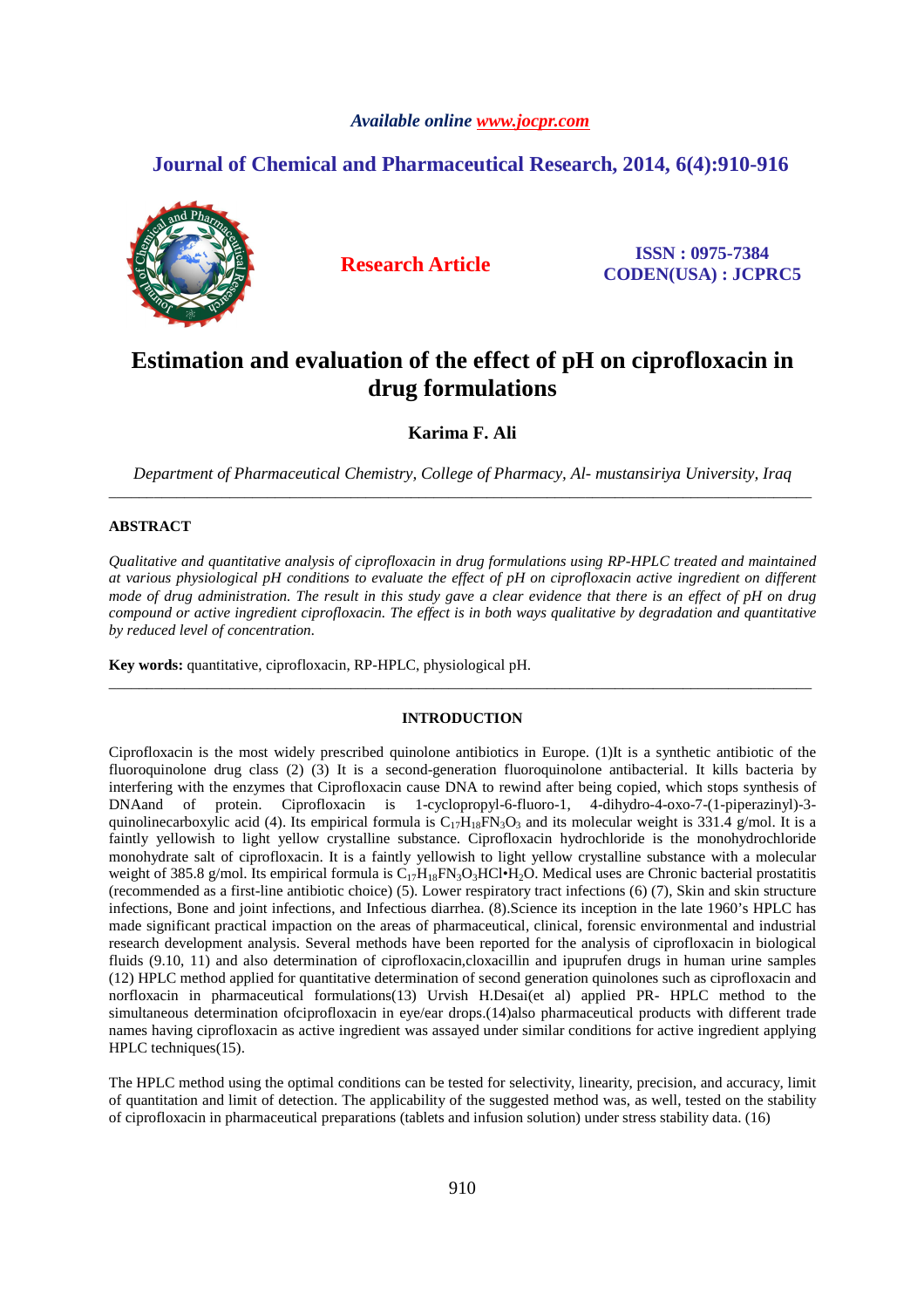For some separations the effect of changing pH is minimal. However for acids and bases, the effect of even a very small change in pH is very significant. Changing in the pH will effect on the degree of ionisation of molecules in solution. It thus affects their polarity, and as a consequence it changes their retention times in an HPLC separation. (17)

*\_\_\_\_\_\_\_\_\_\_\_\_\_\_\_\_\_\_\_\_\_\_\_\_\_\_\_\_\_\_\_\_\_\_\_\_\_\_\_\_\_\_\_\_\_\_\_\_\_\_\_\_\_\_\_\_\_\_\_\_\_\_\_\_\_\_\_\_\_\_\_\_\_\_\_\_\_*

Since it is said to be ciprofloxacin have relatively high levels of bioavailability, it is used in versatile routs of drug administration and its modes of action is expected in respective physiological conditions. pHis primary physiological factor which has its effect on dissociation of the drug and its biological and physiological activity in the system. Various body fluids in human body show different and specific pH. These different physiological pH are provided in table1

| S. No.         | <b>Body fluid</b>   | Physiological pH |
|----------------|---------------------|------------------|
|                | Blood               | 7.2 to 7.5       |
| $\mathfrak{D}$ | Gastric juice       | $0.7$ to $2$     |
| $\mathbf{R}$   | Cerebrospinal fluid | $7.2 - 7.5$      |
|                | Pancreatic juice    | 8.0 to 9         |
|                | Saliva              | 70               |
|                | Urine               | 5.0 to 6.2       |
|                | Semen               | 75               |

**Table 1. pH conditions of various human body fluids**

The objective of this research was quantitative and qualitative analysis of ciprofloxacin in drug formulation treated and maintained at various physiological pH conditions to evaluate the effect of physiological pH on drug by using RP-HPLC.

#### **EXPERIMENTAL SECTION**

#### **Qualitative and Quantitative analysis by HPLC:**

Four different kinds of buffers are prepared to suit each of the pH conditions of body fluids because ciprofloxacin is popularly used in gastro intestinal, urinary track and systemic infections. In oral administration saliva is the first body fluid that get interacted with the active ingredient Ciprofloxacin. In parenteral administrations the drug Ciprofloxacin is getting injected directly into blood stream through intra-venal injection. In certain system infections like Meningitis is also clinical practice to inject the ciprofloxacin in the spinal fluids.

So the test procedure designed based on all these facts and a representative buffers are prepared as shown in the table2.

| Table 2. Buffers used in the experiment and their representative body fluids |  |
|------------------------------------------------------------------------------|--|
|------------------------------------------------------------------------------|--|

| S. No | Ph | <b>Representation of body fluid</b>          | <b>Buffer</b> used       |
|-------|----|----------------------------------------------|--------------------------|
|       |    | Gastric juice                                | Glycine-HCl Buffer       |
|       |    | Urine                                        | Citrate phosphate buffer |
|       |    | Saliva, Blood, Cerebrospinal fluid and semen | Phosphate buffer         |
|       |    | Pancreatic juice                             | Tris-HCl buffer          |

#### **Preparation of Buffers:**

#### **1.Glycine- HCl Buffer:**

It is prepared by adding 44ml of 0.2M HCl to 50 ml of 0.2M solution of Glycine anddilute it to form 200ml final volume in water.

#### **2. Citrate- Phosphate Buffer:**

Prepared by adding 24.3 ml of 0.1M solution of Citric acid (19.21g/ Lt) and 25.7ml of 0.2M solution of dibasic sodium phosphate (Add 53.65g of Na2HPO<sub>4</sub>7H2O and 71.7g of Na<sub>2</sub>HPO<sub>4</sub>12H<sub>2</sub>O) and dilute it to 100ml in water.

#### **3.Phosphate Buffer:**

Prepared by adding 50ml of 0.1M KH<sub>2</sub>PO<sub>4</sub> (13.6g/L) to 44.5ml of 0.1M NaOH, diluted to 100ml in water.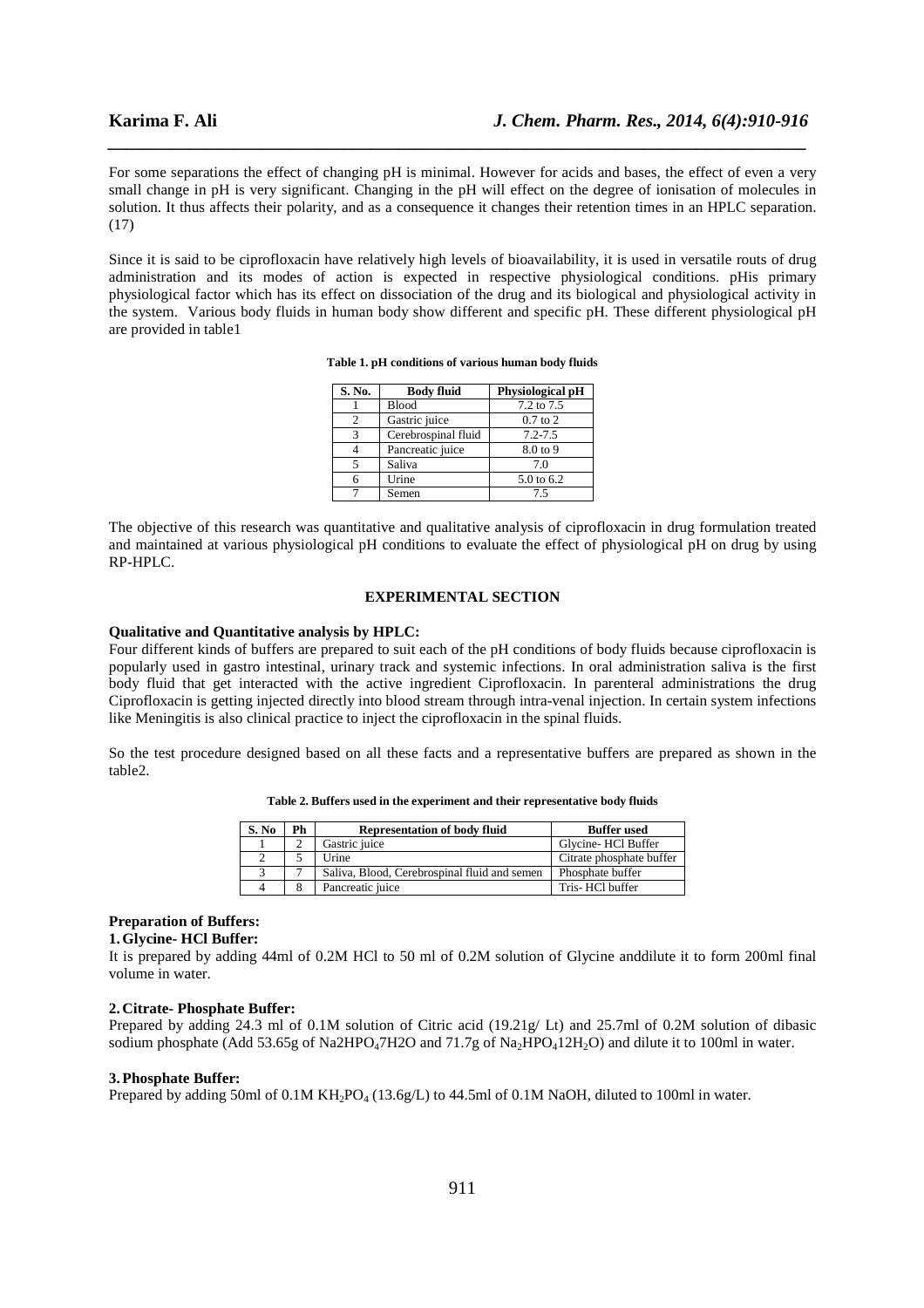#### **4.Tris- HCl Buffer:**

Prepared by adding 50ml of 0.2M solution of Tris (Hydroxy methyl) amino methane (24.2 g/Lt to 26.8ml of 0.2M HCl and diluted it to 200ml in water.

*\_\_\_\_\_\_\_\_\_\_\_\_\_\_\_\_\_\_\_\_\_\_\_\_\_\_\_\_\_\_\_\_\_\_\_\_\_\_\_\_\_\_\_\_\_\_\_\_\_\_\_\_\_\_\_\_\_\_\_\_\_\_\_\_\_\_\_\_\_\_\_\_\_\_\_\_\_*

**Sample:** Drug formulation from manufacturer CIPLA brand named as CIPRON containing the formulation is selected for the analysis and evaluation at different set pH conditions with HPLC. The total weight of the sample is weighed and recorded is about 750 mg, in order to compare the percentage assay values to the concentration of active compound in a single tablet.

Formulation: Ciprofloxacin Hydrochloride 650mg, Tinidazole 75mg and other excipients in Quantitative base.

**Reference Standard**: Purified form of Ciprofloxacin hydrochloride procured from HIMEDIA chemicals and micro biologics Ltd. With assay of 98% label claim is taken as a Reference standard (RS) for the study.

#### **Chromatographic system selected for the study**:

1. Operation of the HPLC - General Procedure

2.Cartridge: 250X 4.6 mm- Bondapak C18 (a reversed phase column from YMC)

3.Mobile phase preparation:

3a) Take 870 ml of buffer and make it to 1000ml by adding 130 ml of acetonitrile (CAN).

3b) Buffer preparation: Take  $0.025M H_3PO_4$  and add it to 1000 ml of water. Adjust the PH to 3.0 $\pm$  0.1 by adding TEA.

- 4.Wave length: 278 nm
- 5. Temperature:  $30^{\circ}$ C (ambient)
- 6. Injection volume: 10 µl
- 7. Run time: 30 min
- 8. Flow rate: 1.5 µl

9. Sample preparation: 0.1g of the sample and RS (pure Ciprofloxacin) weighed and the sample is dissolved in 25 ml of respective buffers whereas RS is supplied with the mobile phase solution.

The greatest enemy of HPLC is fine particulate matter, which can damage the pumping system and irreversibly block the column. Therefore, all solvents have been filtered through fine membranes (0.4-0.5 micron) and all solutions to be injected MUST be prepared either with filtered solvent, or filtered. The mobile phase prepared as well as the sample solution also rendered to a through filtration through 0.2 micron membrane filter. Also the test solution and the mobile must be sonicated by using Ultra sonication cabinet to remove dissolved gaseous impurities.

The Waters instrument comprises three main components:

- 1.The injector (located on the top right-hand corner of the console)
- 2.The solvent delivery system
- 3.The UV/ Vis. Detector.

As this is quantification based on the reference sample run, a Reference Standard (RS) which is a pure chemical of Ciprofloxacin with known concentration is obtained (make: MERCK, Conc: 99%) and the calculation of concentration of unknown samples (soft drinks) been performed by comparing the areas of principle peaks identified based on the RT (retention times).

The calculation of percentage concentration (Assay) is based on the following standard formula.

% Conc. of eluted compound  $= PA$  of sample X Weight of the sample taken  $X$  100 PA of the Standard X Weight of the sample taken

#### **RESULTS AND DISCUSSION**

In each set up of the experiment a reference standard (RS is run for qualitative analysis to assess the error by standard deviation in retention times (RT). Subsequently the crude samples are also rendered to run in HPLC under ideal conditions and appropriate dilutions. The RT of the Reference Standard is set to match with that of average RT of the each of the samples of different pH treatments by incubating the sample preparation in the respective pH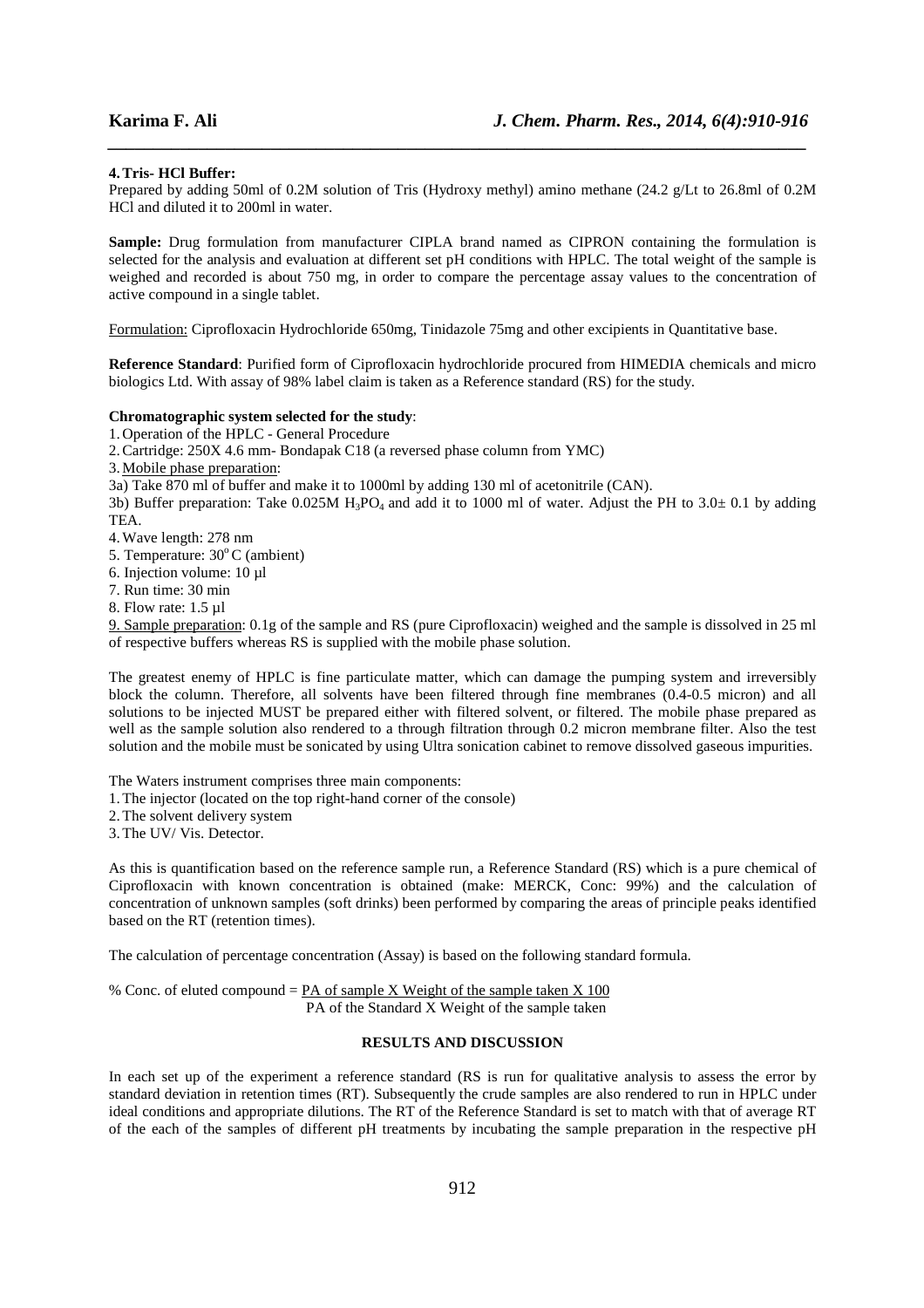buffer stated in the method. Based on the RT comparison with the RS sample run the treatment samples are fixed in integration of the principal peaks of *Ciprofloxacin* in data processing by using EMPOWER-II software.

*\_\_\_\_\_\_\_\_\_\_\_\_\_\_\_\_\_\_\_\_\_\_\_\_\_\_\_\_\_\_\_\_\_\_\_\_\_\_\_\_\_\_\_\_\_\_\_\_\_\_\_\_\_\_\_\_\_\_\_\_\_\_\_\_\_\_\_\_\_\_\_\_\_\_\_\_\_*

Here in the current experiment RS samples are run two times, referred by RS-A and RS-B in triplicates as the column is regenerated in the middle of the experiment session to clear and wash the column stationary phase. The treatment samples are compared with the respective RS samples based on the retention time (RT) match.

Then sample is prepared as per the method, filtered and sonicated for quantitative analysis. Quantitative analysis is based on the ratio of peak areas between RS (Reference Standard) and sample which are injected thrice each so as to obtain the results in triplicates.

The averages in terms of Mean values are taken for the calculation in to the formula according to the method mentioned in the previous section. The mean values, Standard Deviation and Relative Standard deviation are taken to assess the degree of error in results.

#### *Analysis of data*

1. Use standard Ciprofloxacin samples to identify the Ciprofloxacin peak and record the retention time of Ciprofloxacin

2. Use the retention time to determine if Ciprofloxacin is present in the soft drink sample

3. To quantitatively determine the amount of Ciprofloxacin in the sample, measure the Ciprofloxacin peaks of the standard as well as the sample peaks for their peak areas

4. Measure the Ciprofloxacin peak in the sample chromatogram, and use the concentration to peak area relationship to determine the concentration of Ciprofloxacin in percentages and then after convert the values in terms of milligrams (mg). The quantitative data obtained is provided in the table 3.

| Tab.3 Quantitative data of critical parameters obtained from the chromatograms |
|--------------------------------------------------------------------------------|
| (Presented in Appendices),                                                     |

| S. No.         | Name of the sample | $*_{\rm RT}$ | #PA $(\mu$ V X<br>(sec) | $\triangle$ PH $(\mu V)$ | $\sim$ PW (sec) |
|----------------|--------------------|--------------|-------------------------|--------------------------|-----------------|
|                | $RS-A-1$           | 9.205        | 255607124               | 2523503                  | 174             |
| $\overline{2}$ | $RS-A-2$           | 9.377        | 172332449               | 2588167                  | 182             |
| 3              | $RS-A-3$           | 11.113       | 171088091               | 2213744                  | 196             |
| $\overline{4}$ | pH-2-1             | 9.405        | 117289083               | 2614595                  | 178             |
| 5              | pH-2-2             | 9.656        | 149007001               | 2581242                  | 201             |
| 6              | pH-2-3             | 9.656        | 149007001               | 2581242                  | 182             |
| 7              | $RS-B-1$           | 16.424       | 73139610                | 595282                   | 195             |
| 8              | $RS-B-2$           | 14.723       | 223106399               | 2524860                  | 180             |
| 9              | $RS-B-3$           | 15.012       | 174335452               | 2318526                  | 185             |
| 10             | pH-5-1             | 15.872       | 200344900               | 1950777                  | 175             |
| 11             | pH-5-2             | 15.281       | 171076643               | 1801660                  | 180             |
| 12             | pH-5-3             | 15.246       | 179664846               | 1879862                  | 192             |
| 13             | pH-7-1             | 15.812       | 12974287                | 445405                   | 201             |
| 14             | pH-7-2             | 15.994       | 12840433                | 410381                   | 220             |
| 15             | pH-7-3             | 15.958       | 12863148                | 411912                   | 178             |
| 16             | pH-8-1             | 16.295       | 160125312               | 2329499                  | 186             |
| 17             | pH-8-2             | 16.907       | 130574893               | 2176939                  | 195             |
| 18             | pH-8-3             | 17.096       | 156737780               | 2213251                  | 172             |

*Note: \*RT- Retention Time; #PA- Peak Area; ^PH- Peak Height; ~PW- Peak Width* 

The statistical analysis data for the mean, standard deviation (SD) and relative standard deviation (RSD) values acquired from the data are provided in the table 4.

The assay values of each of the four different pH treatments (pH-2. pH-5. pH-7 and pH-8) are calculated according to the formula and their respective assay values are recorded. Actual weight of the ciprofloxacin tablet taken is 750 mg; hence the concentrations from each of the samples given with pH treatment are recorded by mathematical calculation (cross multiplication). The assay values are calculated based on the peak areas integrated in chromatograms, sample weights and standard assay of RS. Comparisons made considering the assay values of RS with treatments, the concentration values are recorded thereof with different pH treatments. The comparative figures are presented in the table 5.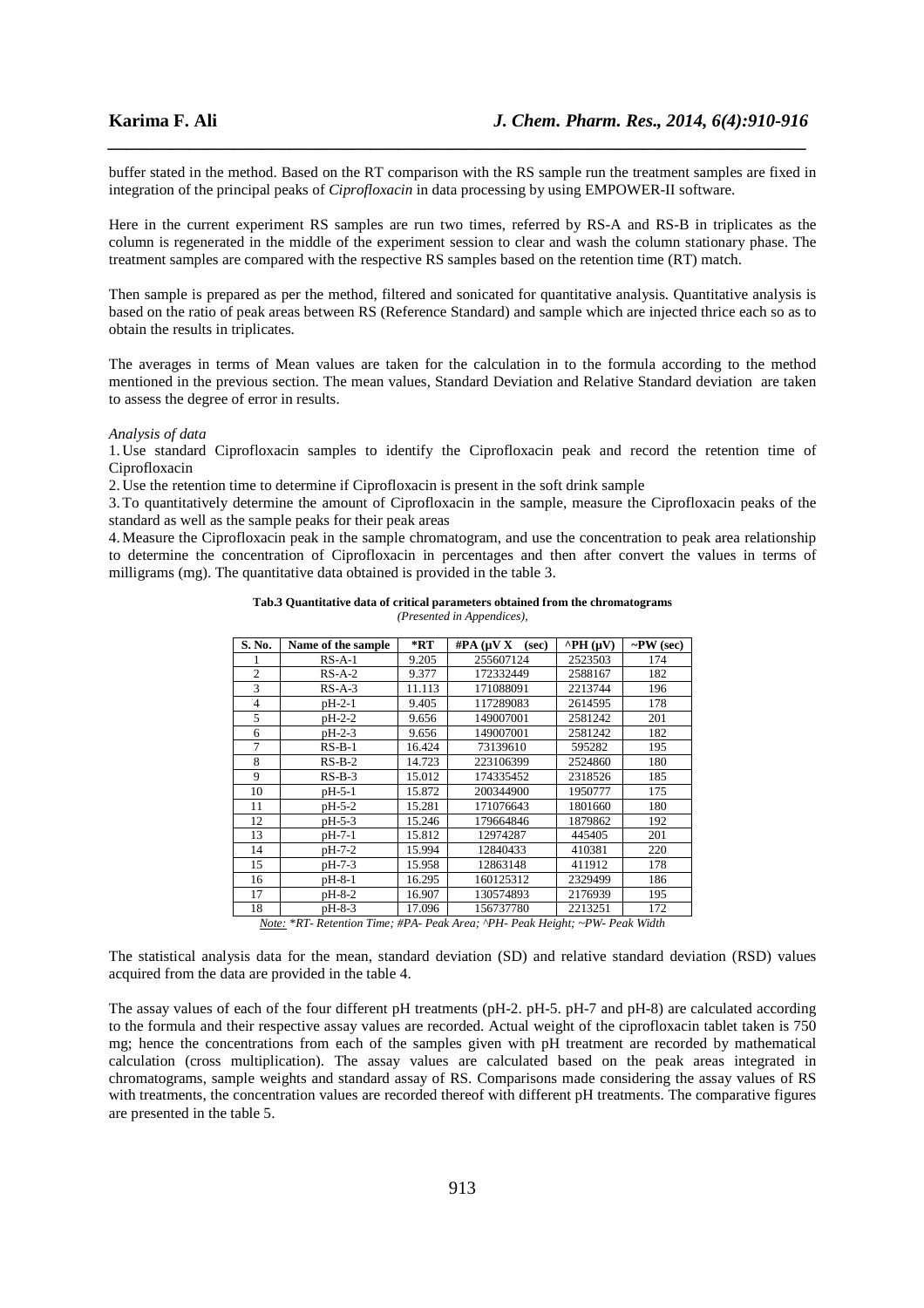| S. No          | Name of the sample | Mean      | *SD      | #RSD        |  |
|----------------|--------------------|-----------|----------|-------------|--|
| For RT         |                    |           |          |             |  |
| 1              | $RS-A$             | 9.8983333 | 1.055442 | 10.66282308 |  |
| $\overline{c}$ | $RS-B$             | 15.386333 | 0.910189 | 5.915569062 |  |
| $\overline{3}$ | $pH-2$             | 9.5723333 | 0.922236 | 9.634389421 |  |
| $\overline{4}$ | pH-5               | 15.466333 | 0.439932 | 2.844450474 |  |
| 5              | pH-7               | 15.921333 | 0.096381 | 0.60535877  |  |
| 6              | $pH-8$             | 16.766    | 0.418702 | 2.497325327 |  |
|                |                    | For PA    |          |             |  |
| $\mathbf{1}$   | $RS-A$             | 199675888 | 48441867 | 24.26024868 |  |
| $\overline{c}$ | $RS-B$             | 156860487 | 76495361 | 48.76649464 |  |
| 3              | $pH-2$             | 138434362 | 18312348 | 13.22818141 |  |
| $\overline{4}$ | pH-5               | 183695463 | 15044671 | 8.190006785 |  |
| 5              | pH-7               | 12892623  | 71629.54 | 0.555585446 |  |
| 6              | $pH-8$             | 149145995 | 16171989 | 10.84305925 |  |
|                |                    | For PH    |          |             |  |
| $\mathbf{1}$   | $RS-A$             | 2441804.7 | 200135.2 | 8.196201337 |  |
| $\overline{2}$ | $RS-B$             | 1812889.3 | 1059514  | 58.44337081 |  |
| $\overline{3}$ | $pH-2$             | 2592359.7 | 19256.36 | 0.742812187 |  |
| $\overline{4}$ | pH-5               | 1877433   | 74588.17 | 3.97288047  |  |
| 5              | pH-7               | 422566    | 19793.96 | 4.684229679 |  |
| 6              | $pH-8$             | 2239896.3 | 79693.91 | 3.557928345 |  |
| For PW         |                    |           |          |             |  |
| 1              | $RS-A$             | 184       | 11.13553 | 6.051917786 |  |
| $\overline{c}$ | $RS-B$             | 186.66667 | 7.637626 | 4.091585442 |  |
| $\overline{3}$ | $pH-2$             | 187       | 12.28821 | 6.571233009 |  |
| $\overline{4}$ | pH-5               | 191       | 8.736895 | 4.574290549 |  |
| 5              | pH-7               | 199.66667 | 21.03172 | 10.53341673 |  |
| 6              | $pH-8$             | 184.33333 | 14.29452 | 7.754713071 |  |

*\_\_\_\_\_\_\_\_\_\_\_\_\_\_\_\_\_\_\_\_\_\_\_\_\_\_\_\_\_\_\_\_\_\_\_\_\_\_\_\_\_\_\_\_\_\_\_\_\_\_\_\_\_\_\_\_\_\_\_\_\_\_\_\_\_\_\_\_\_\_\_\_\_\_\_\_\_* **Tab. 4 Statistical analysis of data from the chromatograms** 

*RS- Reference Standard, RT: Retention Time; PA: Peak Area PH: Peak Height; \* Std. Dev: Standard deviation #R. Std dev: Relative Standard deviation* 

| Table 5. Concentration comparison between pH treatments of Ciprofloxacin |  |  |  |  |  |  |
|--------------------------------------------------------------------------|--|--|--|--|--|--|
|--------------------------------------------------------------------------|--|--|--|--|--|--|

| S. No | Name of the sample | $\%$ Assay (mg/100mg) | Concentration in a tablet $(mg/750mg)$ | Label claim (mg) of the tablet |
|-------|--------------------|-----------------------|----------------------------------------|--------------------------------|
|       | $nH-2$             | 5.794                 | 509.55                                 | 650                            |
| ∸     | $pH-5$             | 9.015                 | 676.125                                | 650                            |
|       | $pH-7$             | 8.054                 | 604.05                                 | 650                            |
|       | $pH-8$             | 7 37                  | 549                                    | 650                            |

**Fig. 1 Comparison between the different pH treatments in terms of assay** 



*On Y-axis- Assay values (mg/100mg of sample)*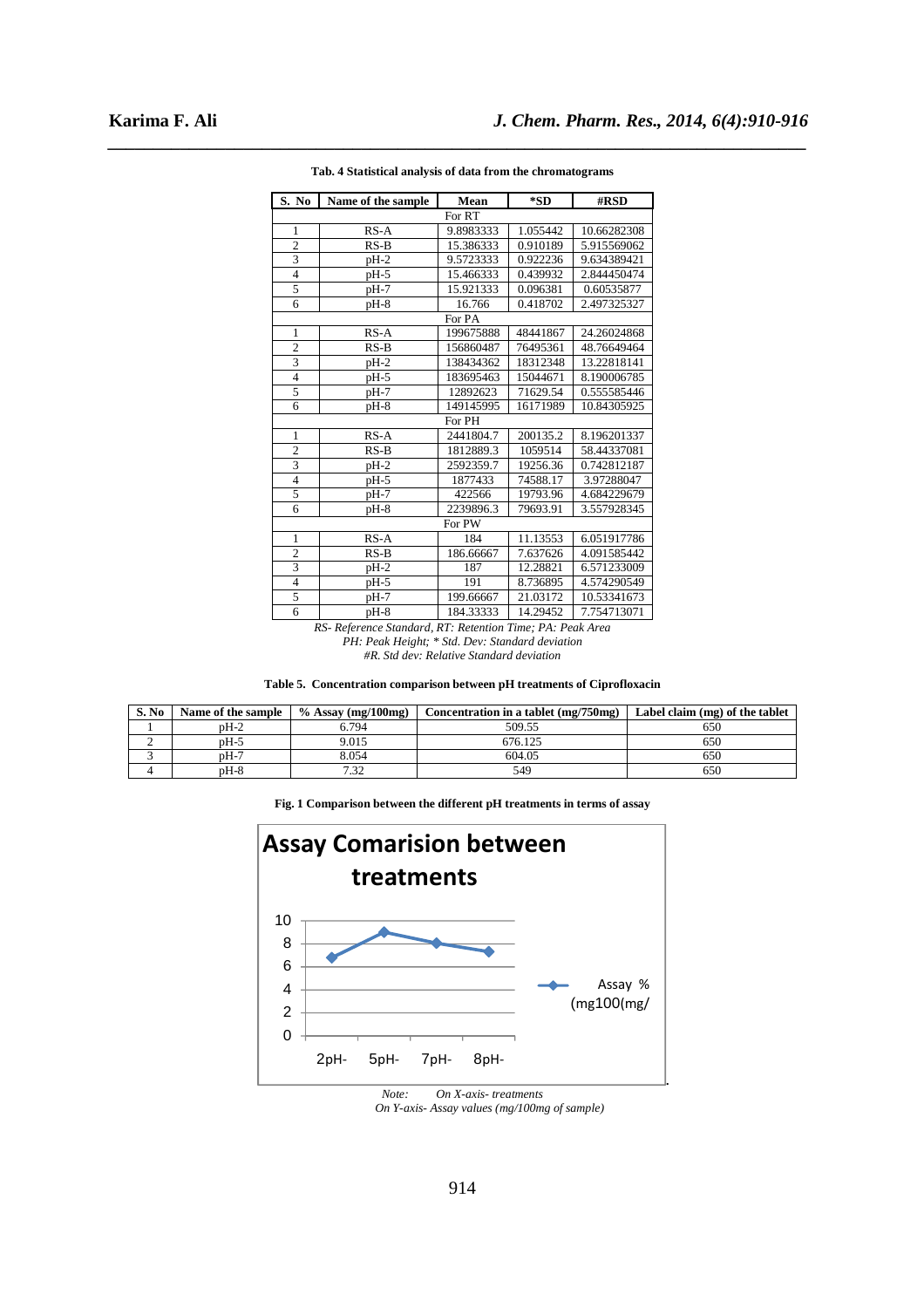A line diagram to offer the graphical representation depicting above facts and figures has been drawn by which one can easily understand the effect of pH treatments over different treatment in terms of concentrations of ciprofloxacin active ingredient. The same is presented in the graph (Figure 1).

*\_\_\_\_\_\_\_\_\_\_\_\_\_\_\_\_\_\_\_\_\_\_\_\_\_\_\_\_\_\_\_\_\_\_\_\_\_\_\_\_\_\_\_\_\_\_\_\_\_\_\_\_\_\_\_\_\_\_\_\_\_\_\_\_\_\_\_\_\_\_\_\_\_\_\_\_\_*

The mean Retention time values generated by different peaks in the chromatograms are compared to the deviation among them by calculating their Standard Deviations (SD). The values are presented in the table6.

| S. No.                  | <b>Treatment</b> | <b>Mean of RT</b> | *SD    |  |  |
|-------------------------|------------------|-------------------|--------|--|--|
|                         | RS-A             | 9.89              |        |  |  |
| 2                       | $RS-B$           | 15.38             |        |  |  |
| 3                       | $pH-2$           | 9.57              | 0.226  |  |  |
|                         | pH-5             | 15.46             | 0.0565 |  |  |
|                         | $pH-7$           | 15.92             | 0.2914 |  |  |
|                         | pH-8             | 16.76             | 0.633  |  |  |
| *SD- Standard deviation |                  |                   |        |  |  |

**Table 6. RT comparison between pH treatments of Ciprofloxacin** 

Another line diagram to offer the graphical representation depicting average or mean values of peak retention times in chromatograms (Presented in Appendences), a qualitative parameter has also been drawn by which one can easily understand the effect of pH treatments over different treatment in terms of qualitative identification or degeneration of the drug substance ciprofloxacin in samples. The graph (figure 2) is presented below.





*Note: On X-axis- treatments On Y-axis- standard deviation between retention times* 

#### **CONCLUSION**

To meet the objective of the study a drug material (tablet) having Ciprofloxacin as active ingredient is taken for the experiment and rendered to both qualitative and quantitative analysis by HPLC method. The results are obtained from the data generated in the form of peaks in chromatogram by HPLC analysis of four different treatments treated with pH-2, pH-5, pH-7 and pH-8 representing the various conditions of body fluids like Gastrointestinal juice, Urine, saliva and blood, pancreatic juice respectively.

The results generated in this study gave the clear evidence that there is definitely the effect of pH on drug compound or active ingredient Ciprofloxacin. The effect is in both ways qualitative by degradation and quantitative by reduced levels of concentration.

When chromatograms of pH treatments are compared the deviation in the RT values between pH-2, pH-5 and pH-7 are varied around a specific average levels but the treatment with pH-8 is significantly deviated from rest of the three. Though the there is some standard deviation between each and every pH treatment is found it is evident with pH-8.

When the concentrations or assay values (quantitative parameters) generated from the chromatograms are compared it`s again pH-8 that is showing significant reduced levels of concentrations of active drug Ciprofloxacin. However